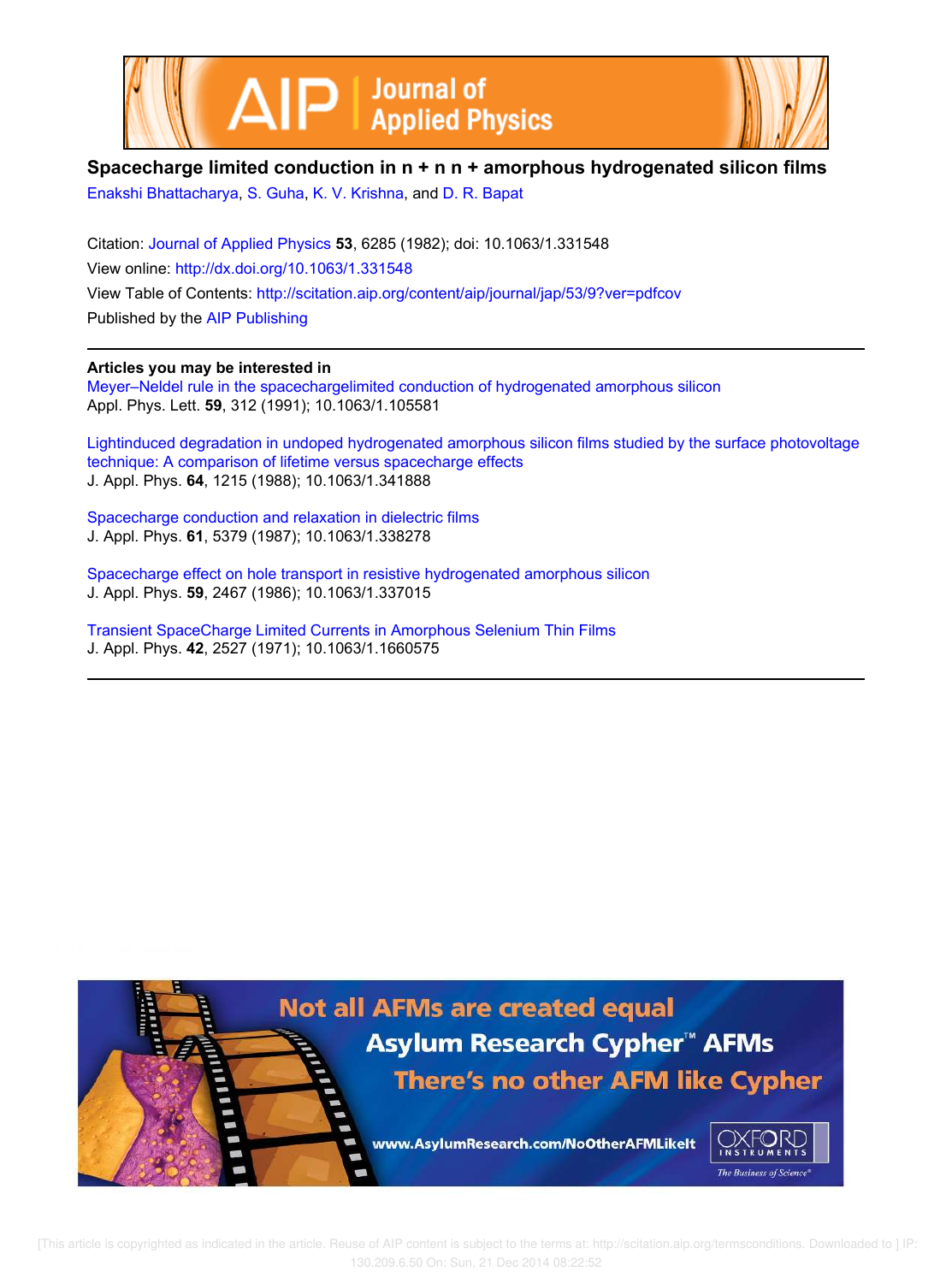# Space-charge limited conduction in  $n+m+$  amorphous hydrogenated silicon **films**

Enakshi Bhattacharya, S. Guha,<sup>a)</sup> K. V. Krishna, and D. R. Bapat *Tata Institute of Fundamental Research, Homi Bhabha Road, Bombay 400 005, India* 

(Received 1 February 1982; accepted for publication 5 March 1982.)

High field conduction in  $n+nn+$  amorphous hydrogenated silicon  $(a-Si:H)$  films has been investigated at different temperatures. The results can be explained by assuming space-charge limited conduction (SCLC) with a uniform density of traps. The value of density of states at the Fermi level,  $g(E_F)$ , obtained from the SCLC measurements ranges between  $7-9 \times 10^{16}$  $cm^{-3} eV^{-1}$ . Similar values are obtained by measurements of field effect and frequency and temperature dependence of Schottky barrier capacitance on material grown under identical conditions.

PACS numbers: 72.80.Ng, 84.60.Jt, 73.60.Fw

#### I. **INTRODUCTION**

There has been considerable interest in the study of amorphous hydrogenated silicon  $(a - Si.H)$  in recent years. These films are characterized by a low density of states (DOS) in the gap and it has been established that hydrogen present in the material saturates the dangling bonds and reduces the states in the gap. The states in the gap play a very important role in determining the electronic and optical properties of the material and determination of DOS in the gap has therefore received a great deal of attention.

The most widely used method is based on the measurement of field effect. This method was first used by the Dundee group<sup>1,2</sup> to show that glow-discharge decomposed films are characterized by a much lower DOS in the gap; later the method has been used by several laboratories<sup>3-5</sup> and typical values between  $5 \times 10^{16}$  to  $10^{17}$  cm<sup>-3</sup> eV<sup>-1</sup> have been obtained for DOS at the Fermi level (typically 0.6 eV from the band edge) for good quality undoped material. The analysis of field effect measurements neglects the presence of surface states. The density one calculates is therefore an upper limit; if the surface state density is large, the true value for the density of states at the Fermi level  $g(E_F)$  would be much lower. There is another argument that has been put forward against use of field effect measurements to obtain bulk properties. It has been shown<sup>6a</sup> that in a typical field effect configuration, the current flows only in a narrow channel at the film-substrate interface. Since the property of the material during the first 100  $\AA$  of growth may be different from that in the bulk, questions have been raised<sup>6b</sup> if the field effect experiment measures the bulk properties.

Information about  $g(E_{\scriptscriptstyle F})$  can also be obtained by studying the frequency<sup>7</sup> and/or temperature dependence<sup>8</sup> of capacitance of Schottky diodes. In this method also, surface states will play a role but by choosing a suitable temperature/frequency range, the effect can be minimized. <sup>9</sup> Estimates of  $g(E_F)$  as obtained by this method agree with results obtained from field effect measurements.

Deep level transient spectroscopy (DLTS) has been

widely used for measurement of deep traps in crystalline semiconductors.<sup>10</sup> This method has the advantage that it can separate spatial and energy measurements of gap states and therefore in principle is free from surface state effects. DLTS has been used for measurement of DOS in *a-Si:H.* Initial measurements<sup>11</sup> gave a value of DOS less than 10<sup>15</sup>  $cm^{-3}$  eV<sup>-1</sup> at about 0.4-0.5 eV from the conduction band edge; DOS was found to be larger near midgap. Later results<sup>12</sup> also showed a similar trend with a minimum at that energy; the midgap density is larger ranging from  $2 \times 10^{15}$  $cm^{-3} eV^{-1}$  for undoped material and higher for P-doped samples. These results are in sharp contrast with those from field effect<sup>3-5</sup> or  $C$ -T- $\omega$  measurements<sup>7,8</sup> where the midgap density for undoped films is found to be at least one order higher. Moreover, field effect measurements indicate a minimum in DOS around the midgap with increasing number of states as one approaches the band edges. The discrepancy between the results obtained from DLTS and the other set of measurements is not easily understood. The analysis of the DLTS data for amorphous semiconductors is rather involved. Clearly, an independent method of determining  $g(E<sub>F</sub>)$  which is free from effects of surface states will be necessary before one can ascribe the larger value of  $g(E_F)$  obtained from field effect or C-*T-w* studies to surface state effects.

Study of space-charge limited current (SCLC) has been used extensively to obtain information about deep traps in crystalline semiconductors.<sup>13</sup> Recently, this technique has been used to obtain information on DOS in *a-Si:H.* The study by Ashok et al.<sup>14</sup> is on Schottky barrier diodes which intriguingly had a nonlinear log *1-V* behavior for low forward bias. A power law relationship between current and voltage was observed for larger bias with a temperature dependent exponent which was explained in terms of SCLC with an exponential distribution of traps. Boer<sup>15</sup> studied SCLC in the  $n + nn +$  structures. He did not observe a similar power law dependence of current on voltage and interpreted his results on the basis of a nearly constant distribution of traps around the Fermi level (0.5 to 0.6 eV below  $E_c$ ). Typical trap concentration was found to be around  $2 \times 10^{16}$  $cm^{-3} eV^{-1}$ . In none of these two experiments, DOS for the material was determined by any other method.

We have been making<sup>16,17</sup> in our laboratory *a*-Si:H

<sup>·&#</sup>x27;Present address: Energy Conversion Devices, 1675 West Maple Road Troy, Michigan 48084. '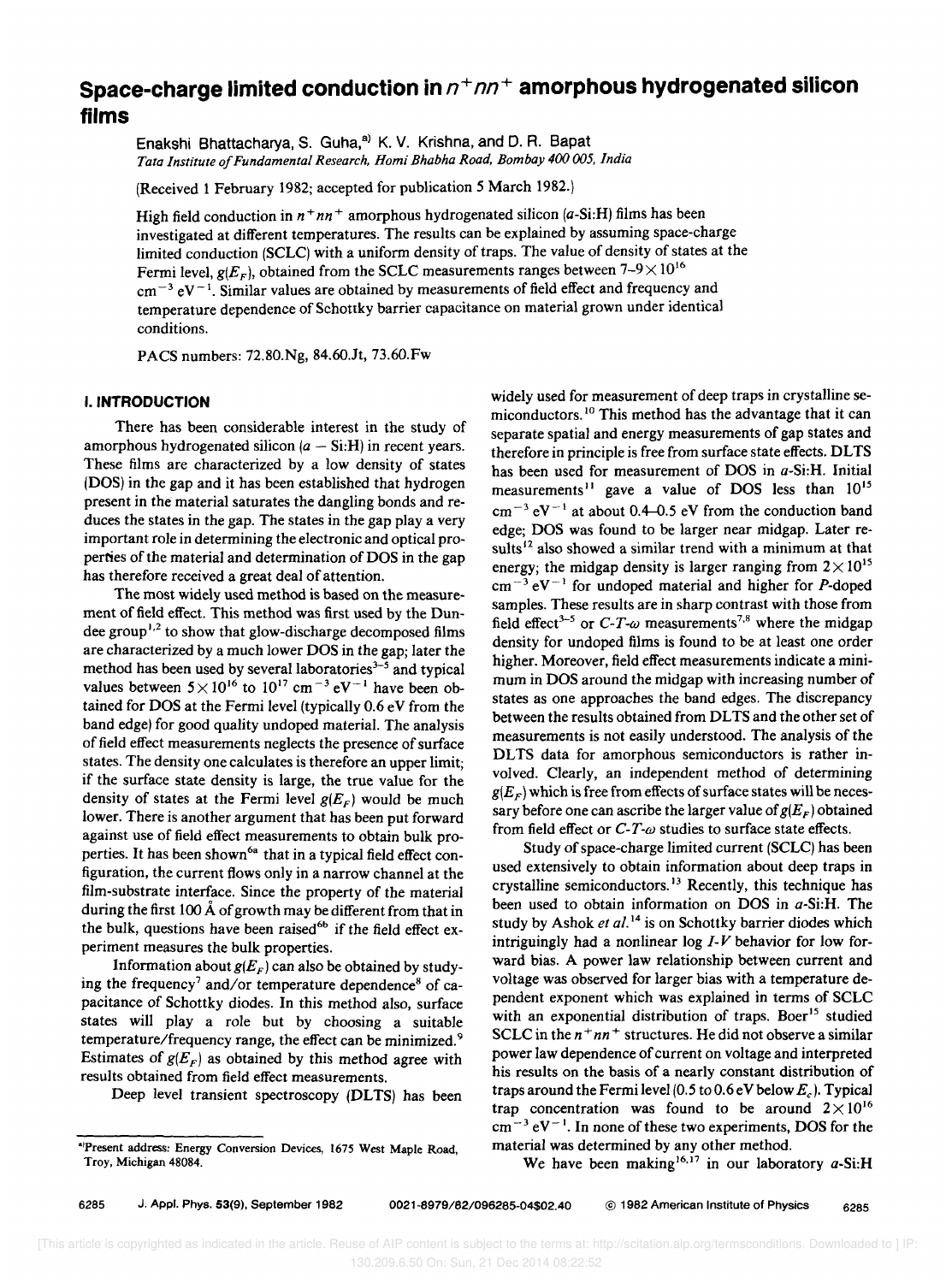films by glow-discharge decomposition of silane-hydrogen mixture and have shown that the films have comparable properties to that obtained from 100% silane. **In** this paper we present conduction properties of  $n^+nn^+$  structure at high electric fields and show that the data can be explained by SCLC with a uniform DOS near the Fermi level. We also measure  $g(E_F)$  by field effect and C-T- $\omega$  measurements on films grown under identical conditions and find that the results are in agreement with values obtained from SCLC.

#### **II. EXPERIMENTAL DETAILS**

a-Si:H films are prepared by dc glow-discharge of silane (10% )-hydrogen (90%) mixture. Typical deposition conditions are<sup>16</sup>: pressure = 0.6 Torr, flow rate = 0.3 cc/sec, and substrate temperature  $= 300$  °C. For the field effect measurements, films are deposited on  $150-170$ - $\mu$ m-thick Corning 7059 glass substrates with predeposited NiCr contacts 2 mm apart. The gate electrode is an evaporated Al contact at the back of the substrate; details are given elsewhere.<sup>5</sup> For the  $C-T-\omega$  measurements, Schottky diode structures are used. First, a thin  $(-500 \text{ Å}) n^+$  layer is deposited on Corning 7059 glass substrate with predeposited NiCr contacts. A mixture of 2% PH<sub>3</sub> in SiH<sub>4</sub> is used for the  $n^+$  growth.<sup>18</sup> The undoped layer is next grown without breaking vacuum. The sample is next taken out, briefly etched in a dilute HF solution, and Pd dots are evaporated. For the  $n^+nn^+$  structures, <sup>18</sup> after the growth of *n* on  $n^+$  structure as in a Schottky run, another  $n^+$  layer is grown on top of the *n* on  $n^+$  film. The sample is taken out, given a brief etch in dilute HF solution, and NiCr is evaporated on to the top with the substrate kept at 150 °C. Individual diodes are isolated using photolithographic technique. For all the studies, the thickness of the undoped layer was about 8000 Å to 1  $\mu$ m and growth conditions were kept identical.

All measurements were carried out in vacuum after heat drying the sample. For measurement of capacitance, a PAR 126 lock-in amplifier was used.

#### **III. RESULTS AND DISCUSSIONS**

The  $n^+nn^+$  samples were found to be ohmic for field strengths below 5 kV cm<sup> $-1$ </sup>. The conductivity activation energy in the ohmic region was between 0.50 to 0.55 eY. For higher fields the *1-V* characteristic is nonlinear. However, we do not find a linear log I-log *V* characteristic, which implies that SCLC with an exponential distribution of traps does not explain the experimental data. For a uniform density of traps, the field dependence of the current under SCLC condition can be written as<sup>13</sup>

$$
\ln J/F = SF + C,\tag{1}
$$

with  $S = 2/g(E_F)kTeL$  and  $C = constant$ . Here, L is the thickness of the sample and the other symbols have the usual meaning. We do find a linear dependence of  $\ln J/F$  on field strength  $F$  as seen in Fig. 1. From Eq. (1) we note that  $S$ , which is the slope of the  $\ln J/F - F$ characteristic, is inversely proportional to temperature and from a plot of  $S$  as measured against different temperature against  $1/T$ , one may find out  $g(E_F)$ . Figure 2 shows the plot of S against  $1/T$  and from the slope we calculate  $g(E_F) = 8 \times 10^{16}$  cm<sup>-3</sup> eV<sup>-1</sup>.



FIG. 1. Plot of  $I/F$  as a function of field strength at different temperatures for *a-Si:H n* + *nn* + structures.

We may point out that since for the highest field applied the quasi-Fermi level does not shift by more than 3 kT, the mea-



FIG. 2. Plot of S (obtained from the slope of plots in Fig. 1) as a function of 1 *0001 T.* 

6286 J. Appl. Phys., Vol. 53, NO.9. September 1982

Bhattacharya et al. 6286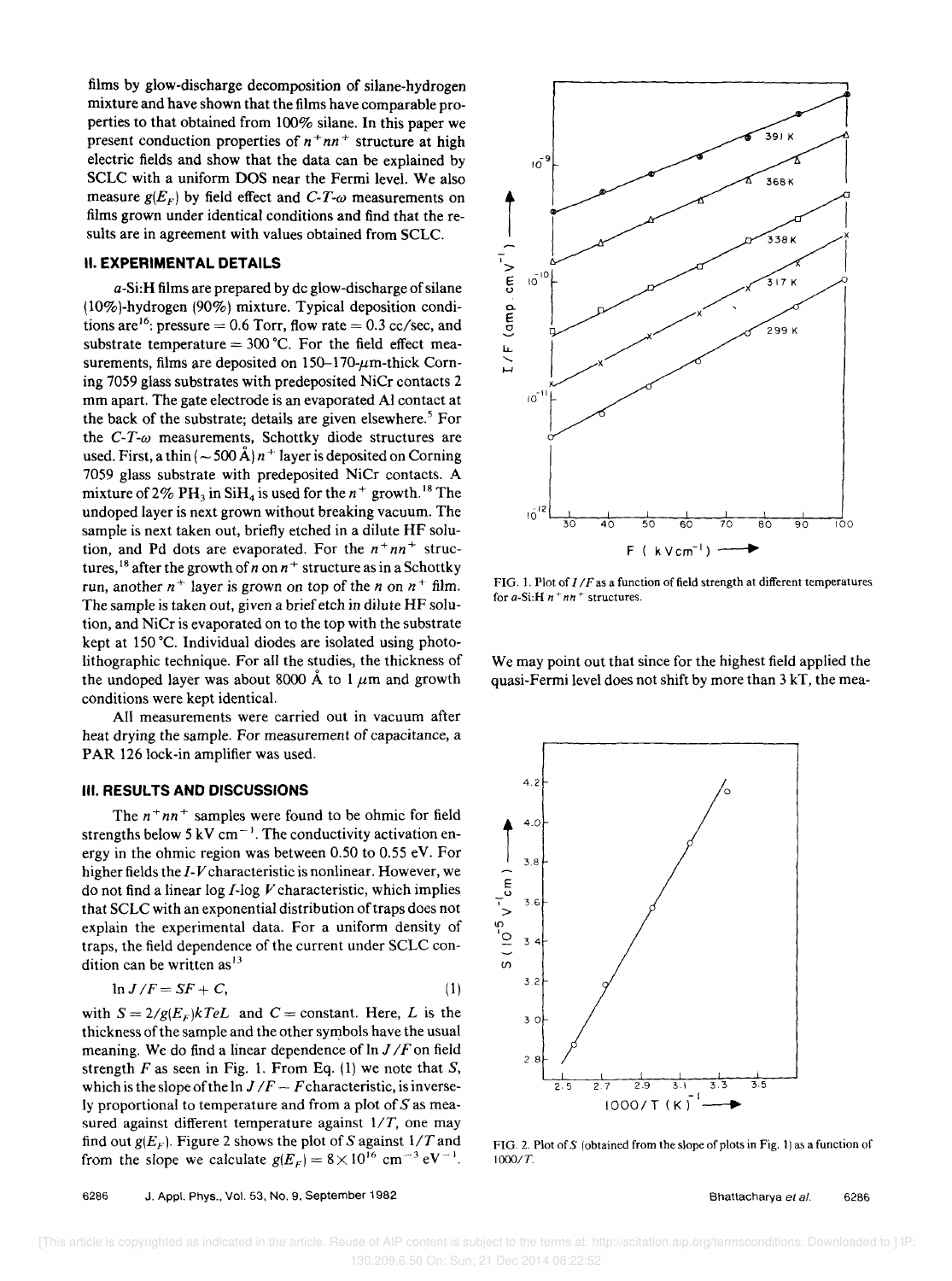

FIG. 3. Photocurrent for sub-band-gap light illumination in  $n + nn +$  structures as a function of square of applied voltage.



FIG. 4. Temperature dependence of low frequency capacitance of a-Si:H Schottky diodes at different frequencies. Inset: Frequency dependence of capacitance of a-Si:H Schottky diodes in the low frequency regime.

TABLE I. Values of  $g(E_F)$  obtained from different experiments.

| Method                             | $g(E_F)$<br>in cm <sup>-3</sup> eV <sup>-1</sup> |  |
|------------------------------------|--------------------------------------------------|--|
| Space-charge limited<br>conduction | $7 - 9 \times 10^{16}$                           |  |
| $C-T$                              | $1 - 3 \times 10^{16}$                           |  |
| $C-\omega$                         | $3 - 6 \times 10^{16}$                           |  |
| Field effect                       | $5\times10^{16} - 10^{17}$                       |  |

sured value is for the density of state at the Fermi level only. We have made similar measurements on several samples and obtain values ranging from 7 to  $9 \times 10^{16}$  cm<sup>-3</sup> eV<sup>-1</sup> for  $g(E_F)$ .

Further evidence that the conduction is space-charge limited comes from study of photocurrent at high fields when the sample is illuminated by sub-band gap light. Theoretically one expects<sup>13</sup> a transition from the exponential dependence of voltage for the dark current to a  $V^2$  dependence of the photocurrent. This is indeed found to be the case as seen in Fig. 3.

The Schottky diodes used in the study had ideality factors less than 1.2. From the temperature dependence of the saturation current, the barrier height was found to be  $\sim 0.95$ eY. The temperature dependence of low frequency capacitance of Schottky diodes at frequencies of 2.1, 9.1, and 33 Hz are shown in Fig. 4. A linear dependence of capacitance is observed and following Beichler et al.,  $g(E_F)$  may be calculated either from the slope or the intercept at the C axis for  $T = 0$ . The calculated values for the different frequencies range between 1 to  $2 \times 10^{16}$  cm<sup>-3</sup> eV<sup>-1</sup>. The inset in Fig. 4 shows the frequency dependence of the capacitance in the low frequency regime. Following Yiktorovitch and Moddel we find  $g(E_F) = 5 \times 10^{16}$  cm<sup>-3</sup> eV<sup>-1</sup>. We have investigated several samples and from the  $C-T-\omega$  plots we find  $g(E_F)$  ranging between  $1-6\times 10^{16}$  cm<sup>-3</sup> eV<sup>-1</sup>. We have also measured  $g(E<sub>F</sub>)$  by field effect measurements. Details are given elsewhere.<sup>5</sup> For a large number of samples investigated we find  $g(E_F)$  in the range  $5 \times 10^{16} - 10^{17}$  cm<sup>-3</sup> eV<sup>-1</sup>. The results for  $g(E_F)$  as obtained by different methods are tabulated in Table I. We find a good agreement among the values determined by the different methods. Since surface states do not affect space-charge limited conduction, the observed agreement implies that under the given conditions neither the  $C-T-\omega$ nor the field effect measurement data are influenced by surface states and the value of  $g(E_F)$  obtained from these measurements reflect bulk values.

In conclusion, we have measured the high field conduction properties of  $n^+nn^+$  a-Si:H at different temperatures. The results can be explained by the model of space-charge limited conduction with a uniform density of traps. The measured value of density of states at the Fermi level ranges between  $7-9 \times 10^{16}$  cm<sup>-3</sup> eV<sup>-1</sup> which agrees with the values obtained by field effect and *C-T-w* measurements on material grown under similar conditions.

The authors are grateful to C. Alvarez for his help in growing the films. The work has been supported by Department of Electronics.